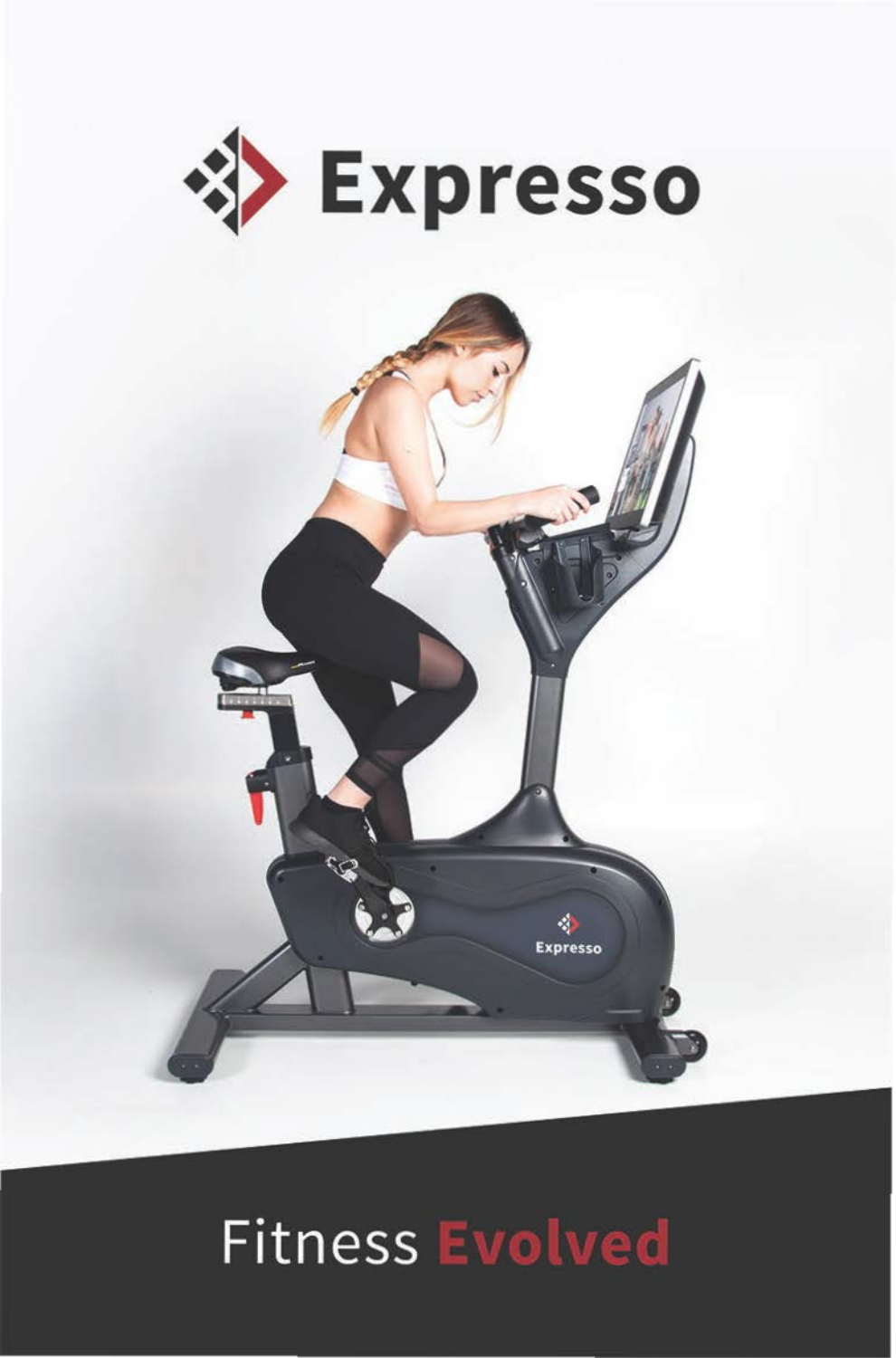*At Expresso we believe fitness should be fun, engaging, and constantly evolving. We believe in creating interactive experiences that motivate, inspire well-being, and bring people together.* 

### **This is Why We Ride**

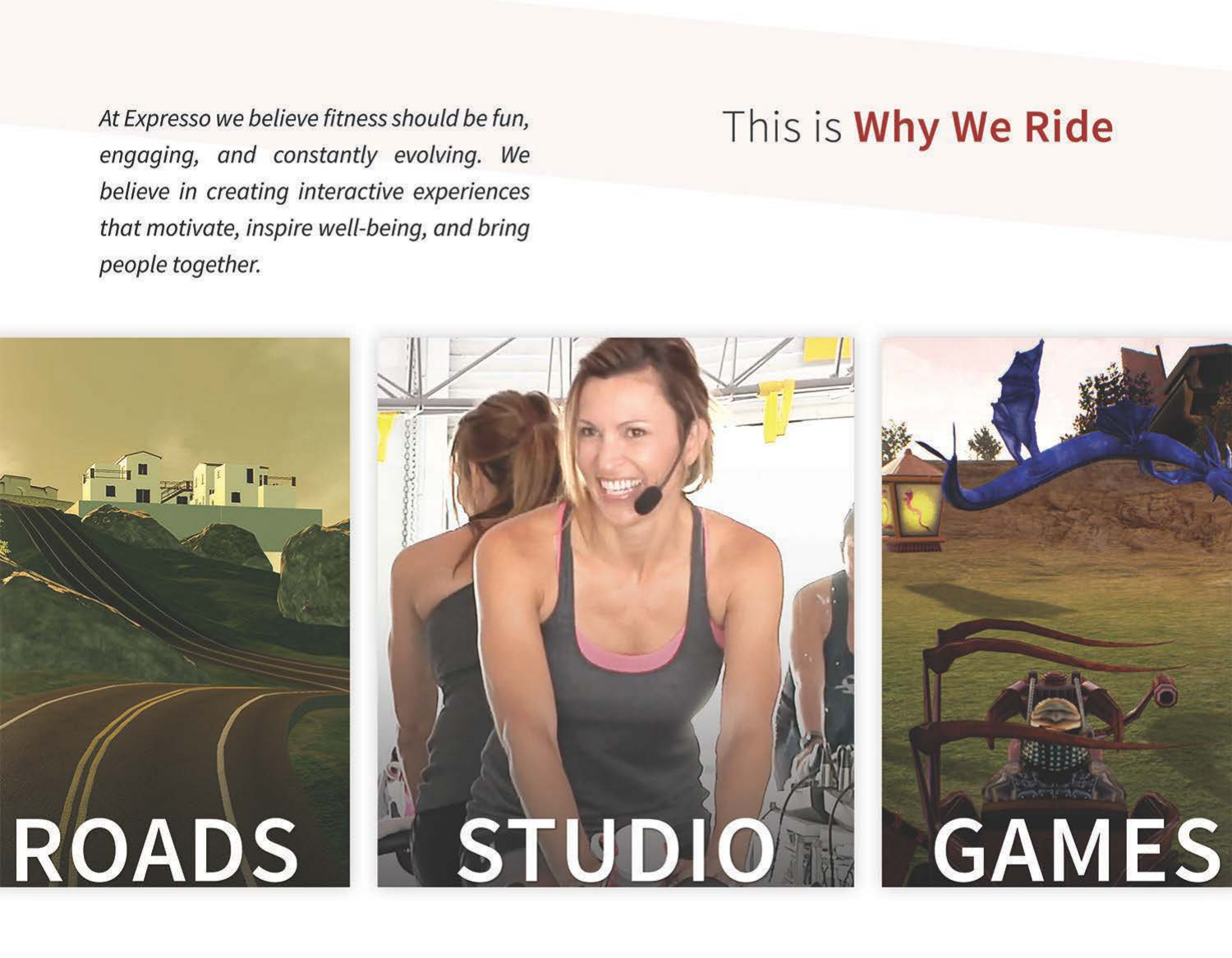# Meet the Revolutionary

Your aU-new Expresso Bike raises the bar for indoor cycling, yet again. With interactive road racing, studio cycling, and HilT gaming all in one beautiful machine, you are guaranteed the world's best workout, no matter your style.

#### The View is Spectacular

The fully-immersive, 26.5 inch HD touchscreen on your Expresso Bike is the largest available, connecting you to your workout like never before. Personal metrics keep you motivated during your ride and feed into your rider profile afterwards.

### Handlebars that Turn ... Heads

Control your own path. The state of the art handlebars on your Expresso Bike turn left and right, driving your workout experience and making each ride unique.

#### Viva Ia Resistance

The breakthrough magnetic resistance drive on your Expresso Bike simulates the terrain with incredible accuracy. Forget about riding inside. Nothing is closer to the real thing.

### Designed to Fit You

Ergonomically set for maximum comfort and total customization, your Expresso Bike is compatible with your favorite saddle and pedals to deliver the smoothest ride imaginable.

#### Beautifully Built to Last

Understated yet elegant, your Expresso bike stands out and fits in. Built with the highest quality materials; laser-cut steel frame, military-grade electronics, and a battle-tested drivetrain, so that you can ride, maintenance free, for years to come.

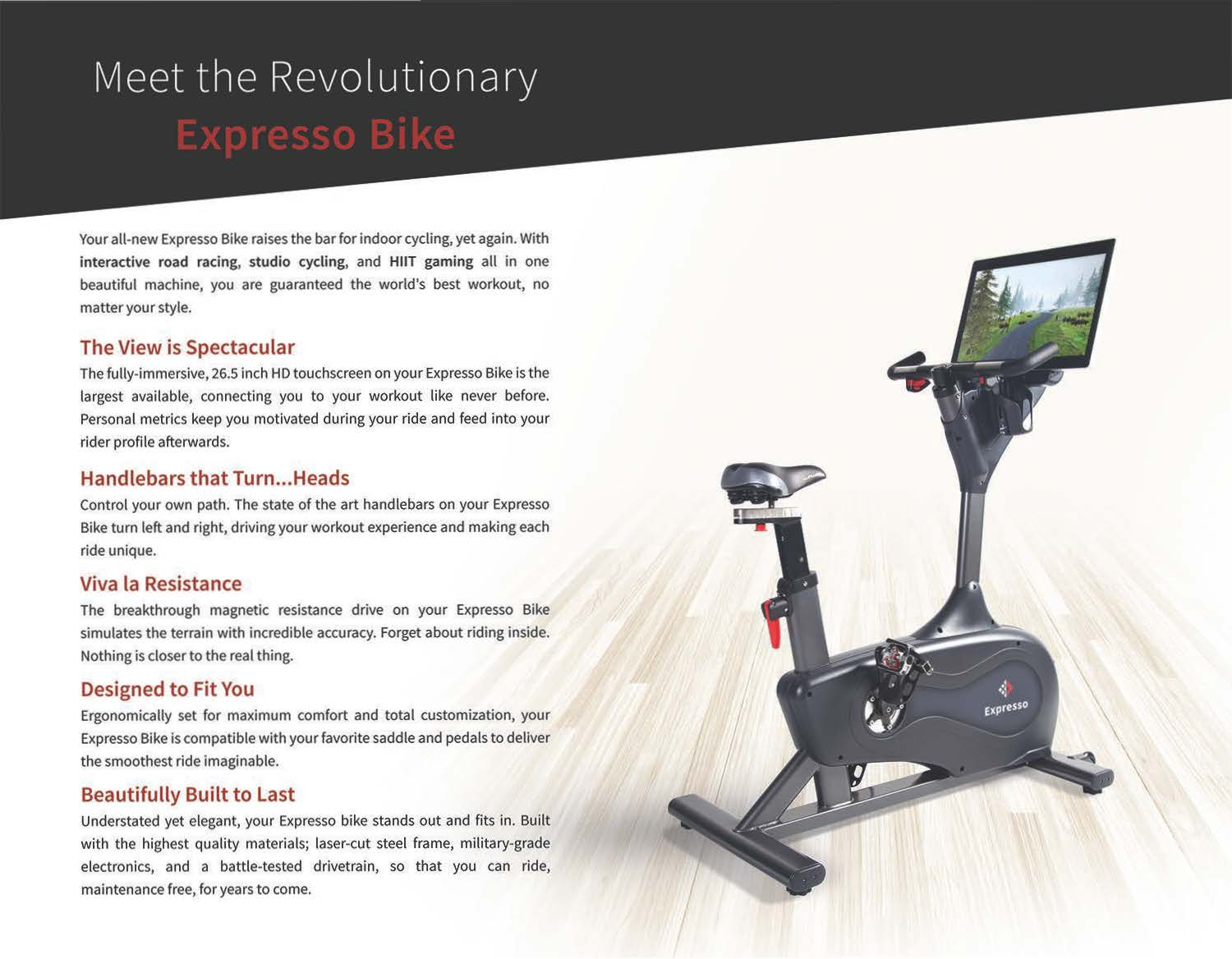### We Ride to **Explore**



### **Roads**

Forget what you know about indoor cycling. Immerse yourself in 300+ miles of stunning interactive roads. From snowy mountains, seasides, and Mayan ruins to outer space, working out on your Expresso Bike is an experience unlike anything else.

#### $\wedge$ The Ride The Pacer

Saddle up! Get ready to steer around corners, shift gears, and feel the hills as you pedal. Riding your Expresso Bike is just like riding outdoors...minus the helmet and cold weather gear.

Your Pacer is your ideal workout buddy. You control his speed. Set a pace that works for you, he is there to push you to your maximum potentiaL

### $\bigodot$

#### The Ghost

Race yourself, send Ghosts to friends, or challenge riders across the world! Ghosts are a powerful motivator, scientifically shown to produce superior results in top athletes. Now you too can harness this elite training tool.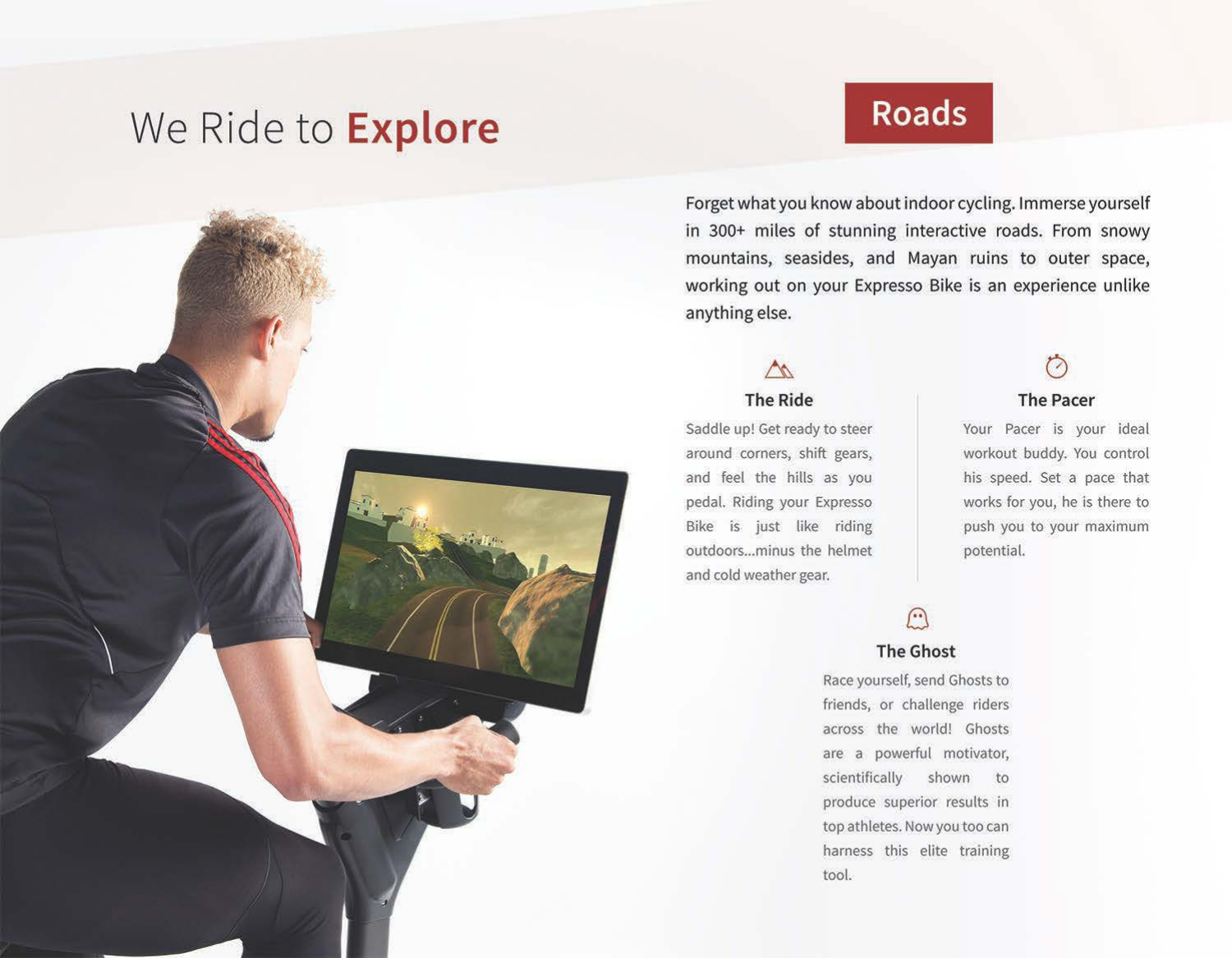### We Ride to **Sweat**

### **Studio**

Kick your training up a notch with Studio SWEAT on Demand. Team up with thousands of riders from hundreds of countries to get fit and stay that way. Cat Kom and her elite group of expert trainers are here to motivate you.

#### New Classes Every Week

Get inspired and stay inspired with new classes every week. The coaches from Studio SWEAT on Demand are here for you Monday through Saturday and twice on Sunday.



#### On Your Schedule

HilT, endurance, fat-killing, Calorie-crushing workouts ready to go, 24x7. Studio SWEAT onDemand fits into your schedule, no matter when motivation strikes.

### \*\*\*\*\*\*\*\*

#### With Top Instructors

Bethany, Brian, Mere, Mike, Rebecca, and of course Cat Kom. With Studio SWEAT on Demand, the best coaches in the industry are here to help you reach your goals.



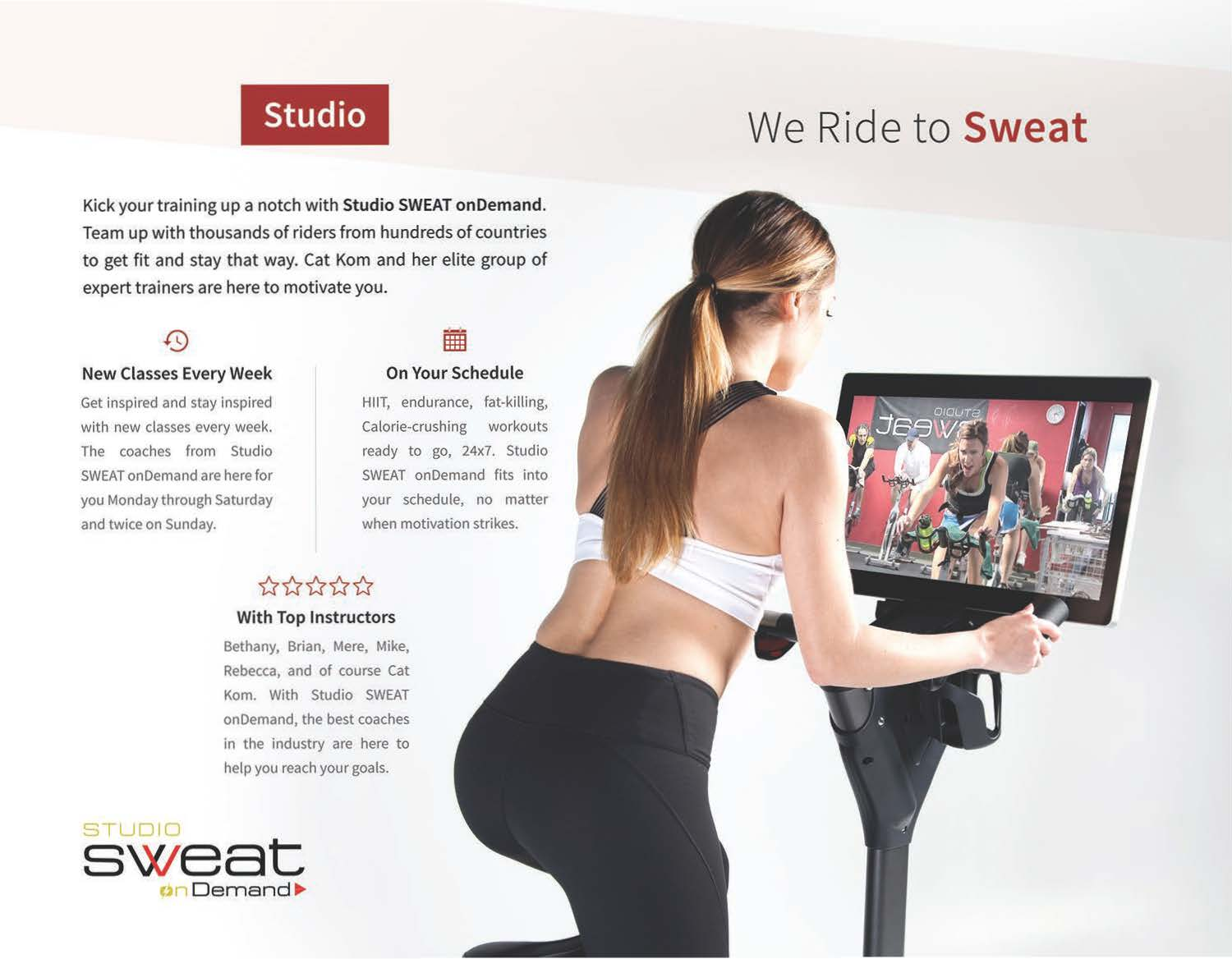### We Ride to **Play**



### **Games**

Go off-road and discover breathtaking worlds filled with treasures and dragons. The pleasure of gaming melds with the power of interval exercising to deliver an unforgettable experience.

#### Smash HilT

Meet the most advanced fitness games designed for High Intensity Interval Training. Short sprints, rugged terrain, and friendly competition will get you sweating and smiling.

### $\heartsuit$  $~^\heartsuit$ <br>Exercise

Think working out can't be fun? Think again. The games on your Expresso Bike are designed to be immersive and interactive. You won't even realize, and may be surprised, you're working out.

### $\widehat{\mathbb{C}}$

#### Play. Rest. Repeat

With new worlds to unlock. achievements to earn, disciplines to master, and friends to beat, it's no wonder you'll be coming back for more.

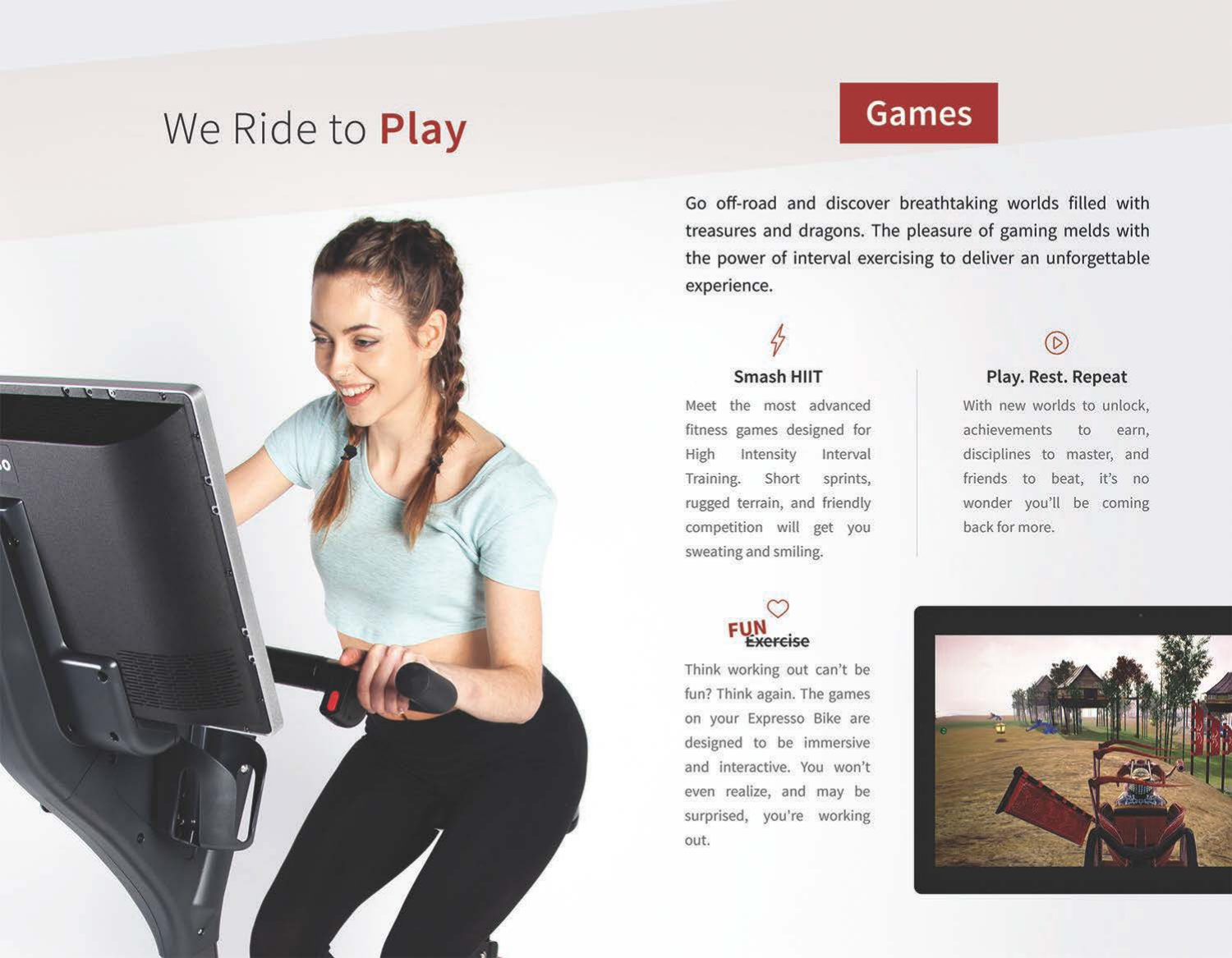### Get Competitive

Nothing brings people together like friendly competition. Whether challenging yourself, your friends, your team, or the world, you'll find the inspiration you need with your Expresso Bike.

### $\overline{\mathbf{x}}$ Challenges

Stay motivated with weekly, monthly, and annual challenges, based on the key metrics you care about. From Calories and distance, to personal best times and elevation, we have the event for you.

### Roads, Games, and Studio

riders like you.

Leaderboards

 $:=$ 

ക്ക്

### Group Rides

Race your friends and best frenemies live, side by side. Your Expresso Bike supports teams with up to 32 riders. Ready. Set. Expresso!

# We Ride to Challenge Ourselves

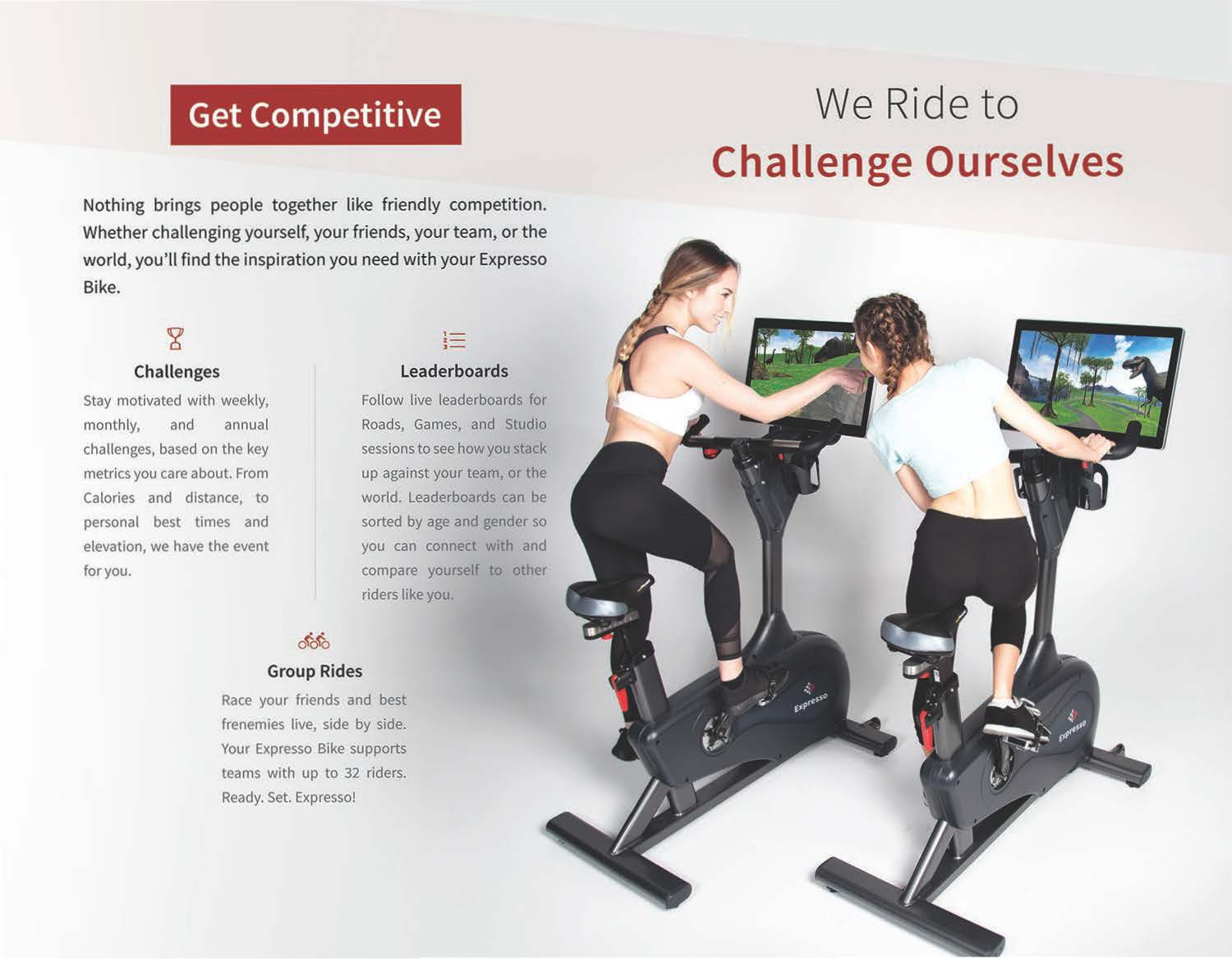# We Ride to Achieve Our Goals



### Get Personal

Enjoy a truly personalized workout experience before, during, and after your ride. Your Expresso Bike is with you every step of the way on your fitness journey.

### $\lambda'$ Track

Metrics matter. Your Expresso Bike keeps track of all your workouts to help you stay on top of your goals. And you can access your profile online anytime, from any device.

### Share

Your Expresso Bike connects to your favorite health and wellness apps like MyFitnessPal and Strava. So go ahead and brag about those gains wherever your friends are following you.

#### Achieve

Want a little extra motivation? Let your Expresso Bike help with that. Ride often to earn rewards, collect badges, and feel great about your accomplishments.



#### Customize

Want total control? You got it. The menu on your Expresso Bike is fully customizable so you can showcase your brand, deliver your message, and truly make it your own.